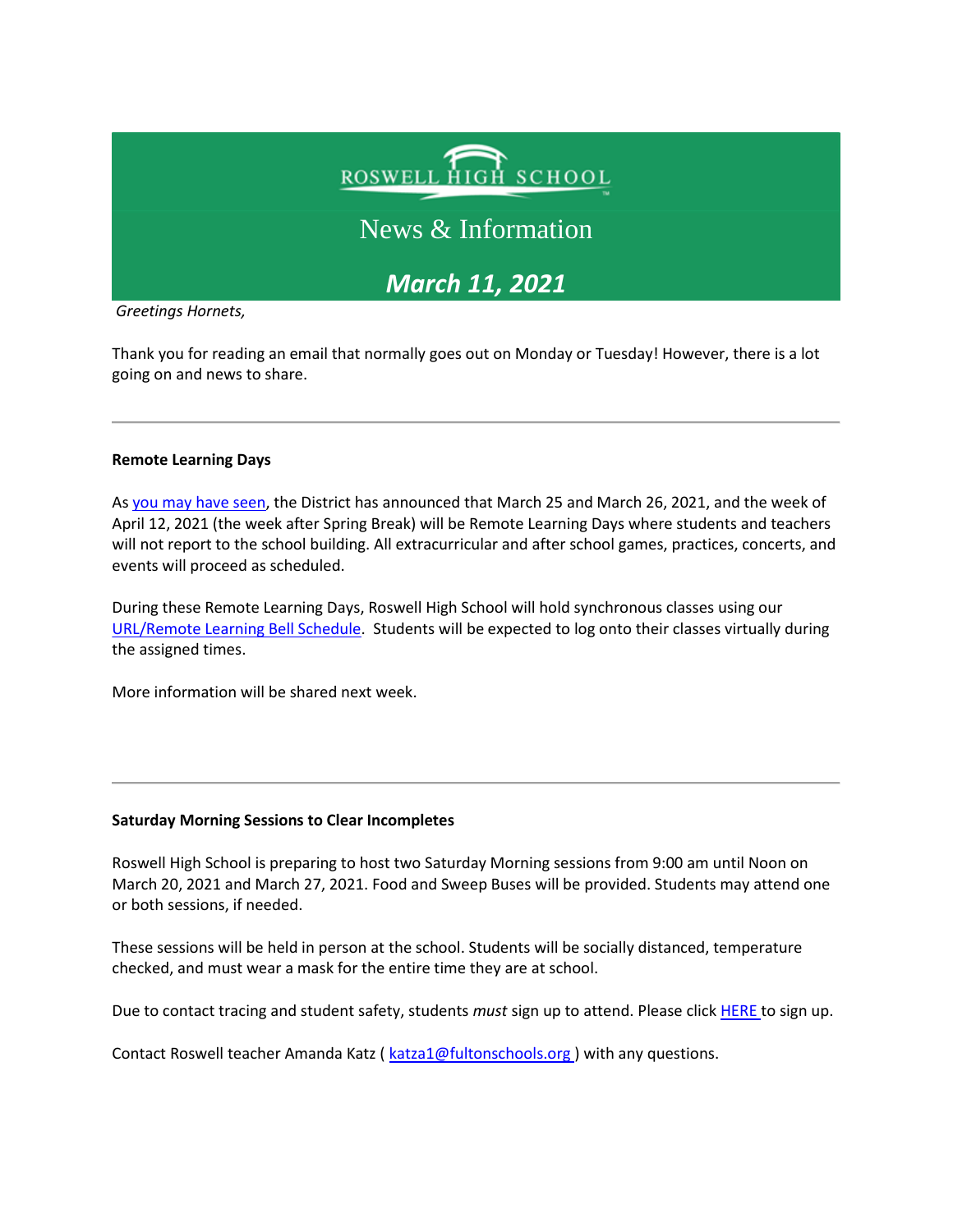#### **Elective Class Selection for 2021-2022**

*The deadline to complete the Elective Registration Form is this Friday!*

For 9th - 11th grade students, this is the time to choose your electives for next year.

Use the Microsoft Form in your student email or visit **HERE** to choose electives, drop and add classes, and register for online classes for next year.

A few things to remember about choosing electives:

- Per Board policy, students may request schedule changes during the first ten days of the school year. However, due to budget and scheduling constraints schedule changes may not be possible so please choose classes carefully.
- Students who are off track to graduate may be removed from electives and placed in courses needed to graduate.
- Please consider elective classes carefully. Think about what subjects you enjoy, your plans for after high school, and the amount of time you dedicate to things outside of school.
- Per District rules, students are only allowed a maximum of three online classes.

If you have any questions, please reach out to the [appropriate counselor o](https://www.fultonschools.org/Page/18494)r Assistant Principal Josh Martin.



A reminder that students do not have school on Friday, March 12, 2021 or Monday, March 15, 2021 as staff members will participate in Professional Development.